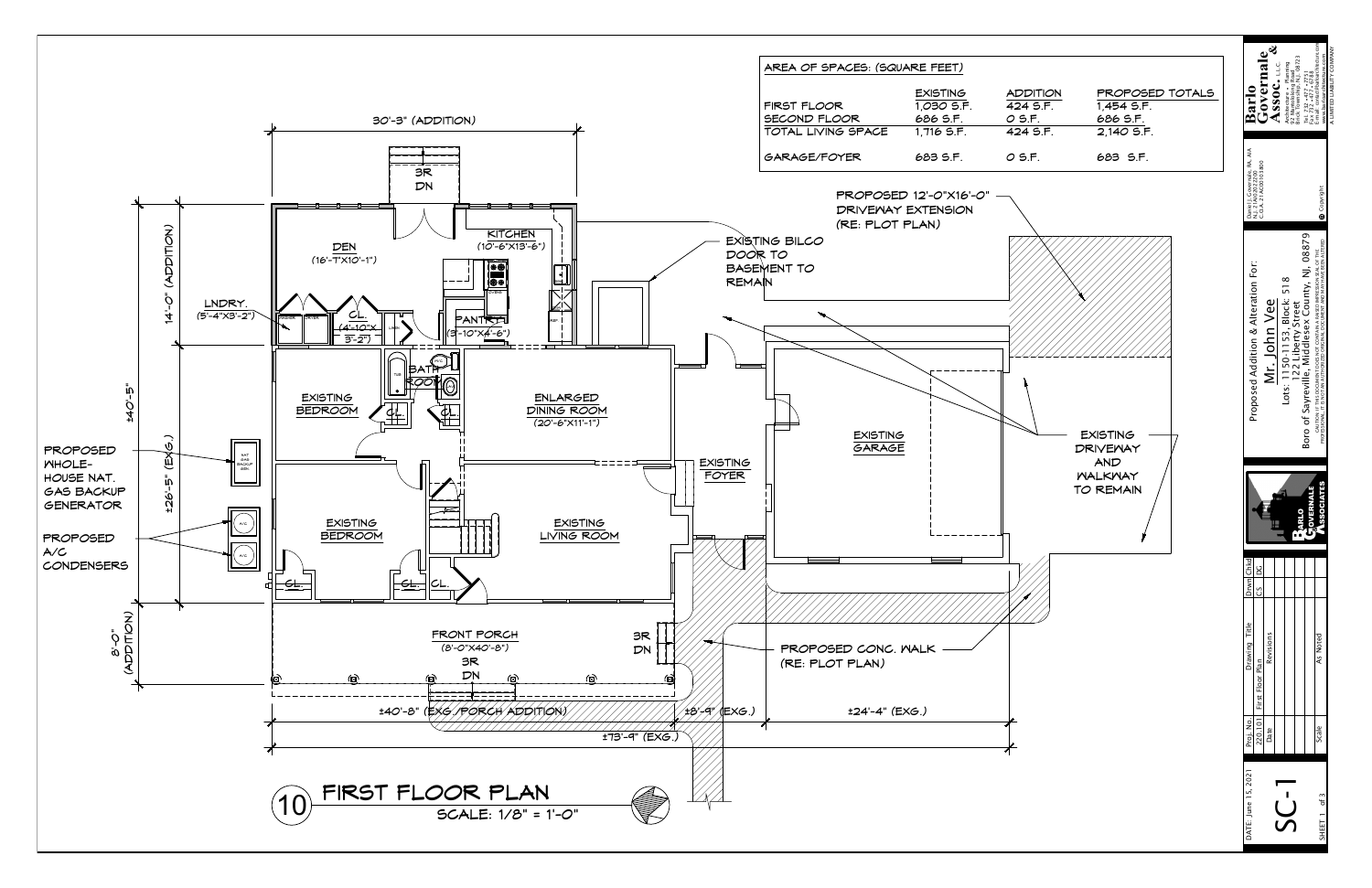| Elevations<br>220.101<br>Proj. No.<br>Scale<br>Date | Boro of Sayreville, Middlesex County, NJ, 08879<br>CAUTION: IF THIS DOCUMENT DOES NOT CONTAIN A RAISED IMPRESSION SEAL OF THE<br>PROFESSIONAL, IT IS NOT AN AUTHORIZED ORIGINAL DOCUMENT AND MAY HAVE BEEN ALTERED<br>oosed Addition & Alteration For:<br>Lots: 1150-1153, Block: 518<br>122 Liberty Street<br>Mr. John Vee<br>Prop<br><b>SSOCIATES</b><br><b>SOVERNALE</b><br><b>RLO</b><br>ù<br>Drwn Chkd<br>$\overline{a}$<br>უ<br>Drawing Title<br>Revisions<br>As Noted |
|-----------------------------------------------------|------------------------------------------------------------------------------------------------------------------------------------------------------------------------------------------------------------------------------------------------------------------------------------------------------------------------------------------------------------------------------------------------------------------------------------------------------------------------------|
|-----------------------------------------------------|------------------------------------------------------------------------------------------------------------------------------------------------------------------------------------------------------------------------------------------------------------------------------------------------------------------------------------------------------------------------------------------------------------------------------------------------------------------------------|